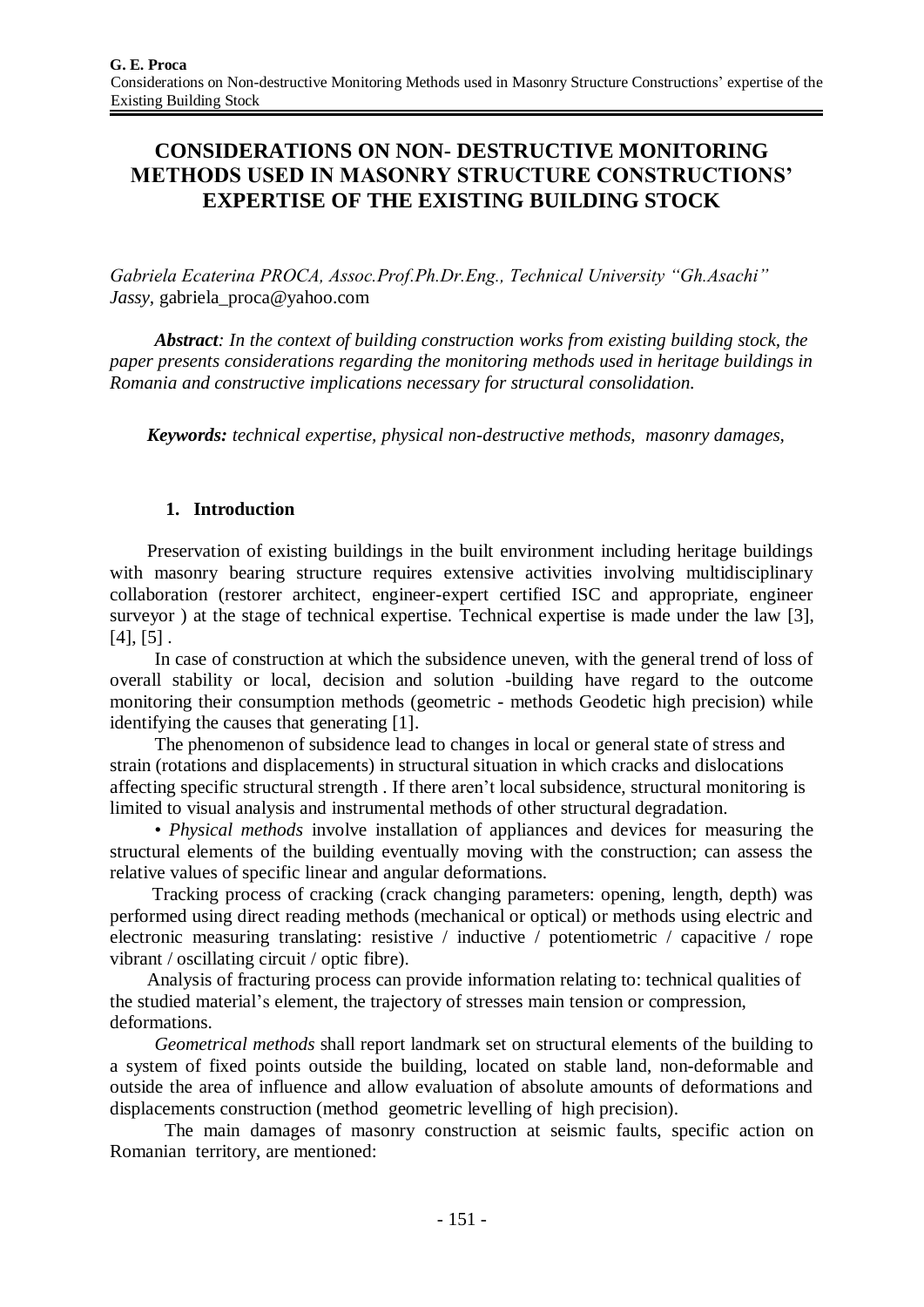- Horizontal cracks along the joint floor with structural walls;

- Inclined cracks due to principal tensile efforts;

- Local crushing of masonry under the action of concentrated loads (eg. Under floor beams) due to the quality thereof;

- Vertical or inclined cracks at the intersection of walls, with or without dislocation of masonry due to tensile stresses or weaving poor (or non- being) intersecting walls;

- Inclined cracks in the bearings of lintels, or permeated throughout unsearchable structural wall thickness;

- Inclined cracks above the voids in walls, highlighting the discharge into the masonry vault;

- Sometimes cracks can pass through concrete lintels;

- Cracks inclined on pillars' masonry of exterior walls of windows;

- Horizontal cracks in masonry pillars due to bending moments from seismic action [4], [5].

#### **2. Investigation Steps for old masonry structures**

In works' investigation of existing buildings that have masonry bearing walls structures, authorized expert should use criteria for assessing the actual characteristics that would provide viable and effective solutions for rehabilitation of the objective.

The main requirements to the investigation of masonry structures are:

1. Qualitative assessment of the overall condition of the objective subject of investigation consisting of: visual inspection, surveying and architectural degradation and damage, historical analysis, identifying the main types of masonry (characteristic shapes and sizes) and execution technologies used;

2. Analysis of the degradation of masonry structures investigated and assess the main causes of degradation is to inventory :

- Main types of degradation and deterioration identified ;

- Nature of degradation (mechanical, chemical, biological) .

3. Evaluation of the resistance of masonry structures based on calculation methods and data obtained on the physic-mechanical tests carried out in situ and in laboratories. It is recommended that laboratory tests to be grouped into specialities (mechanical, physical, chemical, biological or otherwise). The expert may request in materials and masonry features : brand, apparent density, apparent porosity, report of aggregate binder (mortar), the nature of the binder, the structure of the aggregate in mortar. Masonry assembly features requested in accordance with specific regulations and standards.

On the state of degradation of the structure, the expert may require analysis of the causes chemical or biological attack, setting nature to combat these causes and solutions in this field. The program for specific tests in situ and laboratory requires a prior selection of investigative methods after accurate evaluation parameters by the expert.

Laboratory investigation methods for old masonry are classified into two categories namely, destructive methods (determination of mechanical strength , chemical and physic chemical methods) and non-destructive methods, each containing various analytical procedures, work being carried out on the basis of technical specifications and procedures own laboratories profile [5], [6], [7] .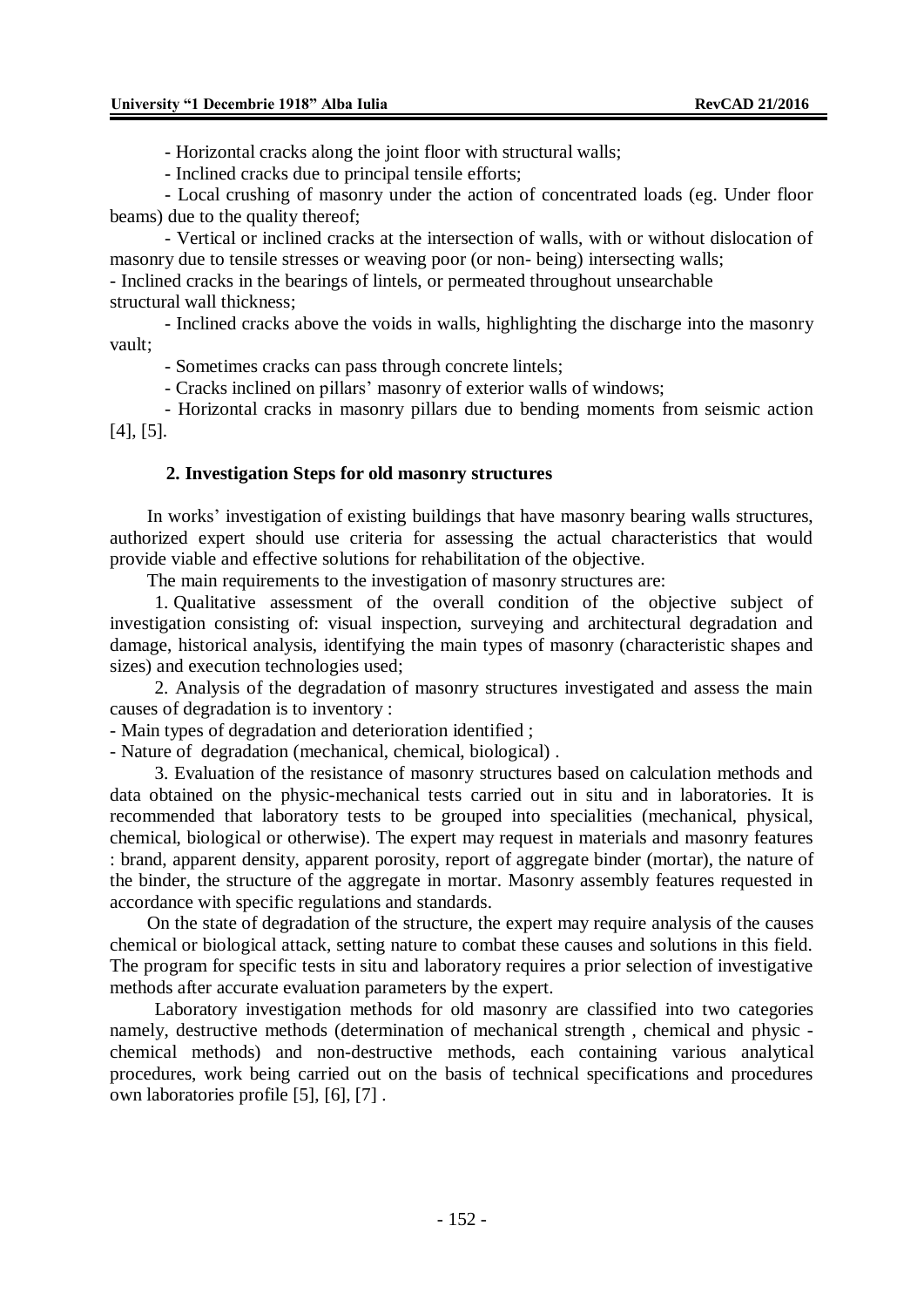## **3. Case Studies**

## *A. Jassy, Railway Station*

### *Short history*

Construction of passengers' railway station of Jassy (historic monument) consists of three sections: the first, main building, realized in the period from 1868 to 1970, building A and building B completed in 1928 built subsequently completed in 1948. The main building is the first large train station built in Romanian principalities track is located at the end of Lemberg - Cernauti - Jassy railway. The architectural model was Doge's Palace. Building plan indicates a length of 133.8 m, 113 rooms and a height of  $P + 2E$ ; central body was conducted during 1868-1870 under the rules of the concession, for the construction and operation of railway lines, under management of Victor Ofenheim (Fig. 1).



Fig 1. The main building of Jassy Rail Station

Seismic activity, earthquakes that occurred since 1977 and raising the ground water up to the level of the foundation situated on upper terrace Bahlui river that contains silt loam characterized by pronounced sensitivity to water were the main causes of structural damage resistance and finishes.

Technical expertise used a simplified method of calculation in order to assess the ability of resistance. Since the beginnings, structure presents a low level of earthquake protection being initially calculated only on vertical loads resulting need for intervention.

The rehabilitation project of strengthening the resolve of the main building, replacing all interior installations, replacement of interior and exterior carpentry, repair of roof framing and implementation of modern finishes.

Uneven subsidence measurements were highlighted by geometric precision geodetic surveying on the whole area occupied by the building and up to the line directly on the share 0.00 m from the original plan. Thus, was performed a support network of 3 terminals levelling. The measurement was done on the lengthwise and crosswise, each opening and contour. They have chosen 20 points station coordinates determined through intersections before and 600 side - shots. Coordinates on the same direction indicates variations in rates of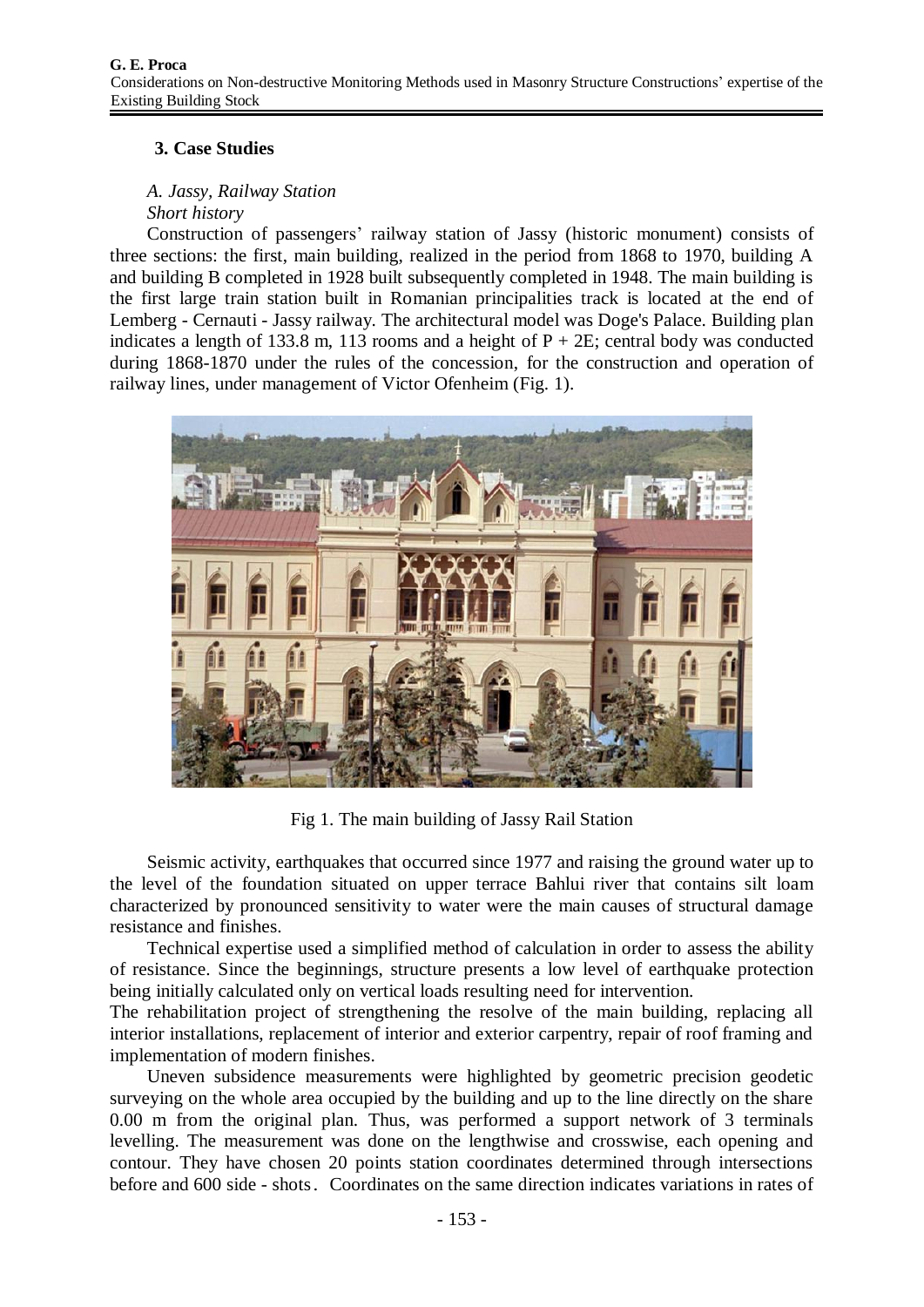3 ... 4 mm in the transverse direction and 4 ... 6 mm in the longitudinal direction, indicating that the points located on central direction transverse ranges odds up to 4 .. .6 mm.

Uneven subsidence of nearly the same size on the two main directions indicate extensive damage and relatively uniform cushion loess that were made foundations . Raising the level of groundwater is reflected and proper functioning of the sewerage network in building A previous consolidated main body. [2].

Expected consolidation measures before de1990 and non finalized before 2005 did not how to provide for groundwater raising blade until the quota share -0.50 natural land throughout the area of the station. Simultaneously with uneven subsidence rate of 0.00 m in the original plan were observed in the structure seepage concrete floor on the ground and in some areas even in recent plaster structure from unconsolidated elements.

Consolidation solutions were to increase the foundations underpinning section using natural stone blocks, structural walls were strengthened at junctions and branches with masonry pillars; lintels and masonry structural walls were clad. Additionally, cross diaphragms were introduced monolithic reinforced concrete for reinforcement of structural elements. ( Fig. 2).







a.Underpinning foundations



pillars at the intersection of load-bearing walls

Fig. 2

#### *B.Hebrew Temple, Radauti, Suceava*

Description of building:

Hebrew Temple (synagogue) in Radauți, Suceava was built after the agreement between Heritage site sacred Hebrew Communities Federation of Romania (FCER). The start year of construction was 1879, and since completion of construction in 1880; the temple has a confined masonry structure made by old concrete elements, class II of importance for seismic application.

Foundation type is not specified and the land is swampy foundation being drained prior to the period of completion of construction.

The main causes of degradations generated on Hebrew temple in Radauti are the lack of specific activities to ensure maintenance (maintenance and repair) and abandoning rehabilitation works carried out during 1980-1985. Thus, by examining carefully the position of the building and shows the following: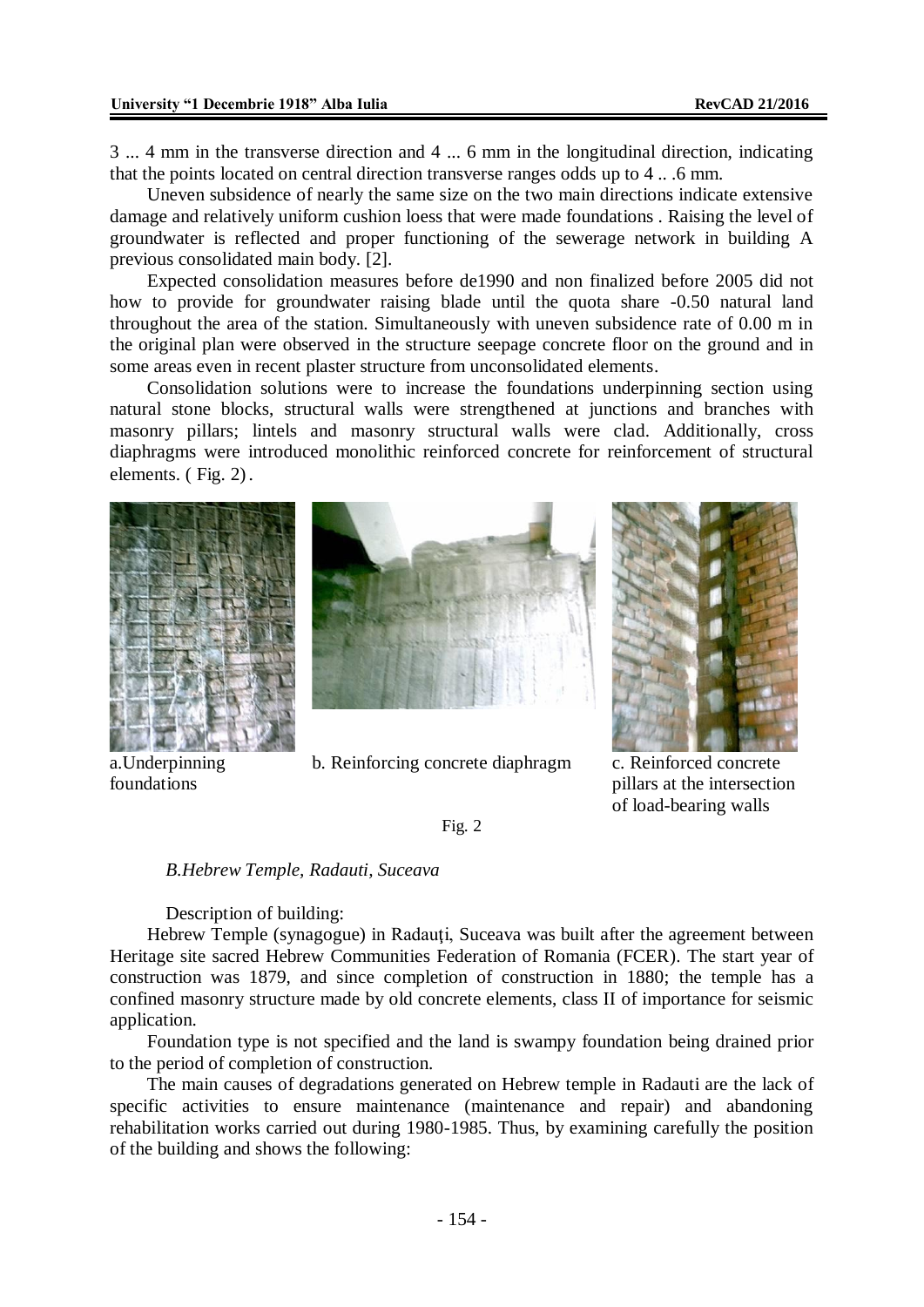- Road, poorly maintained building, with parallel role to bypass heavy traffic transiting important city generates vibrations which are transmitted to the building site and generating separation of mortars substrate ( fig. 3) and cracking joints (fig. 4);

- Sudden temperature changes day - night, low temperatures a number of days annual rainfall which works with sheet metal damage, favors additional intake of moisture to the outer walls (fig. 5);

- Abandoning rehabilitation and implicit lack plinth masonry structure exposed directly to water and freezing- thaw phenomena ( Fig. 6-7) ;

- Reduced distance to one of the neighbouring buildings (left side) led to increased damage while mentioned , due to the influence of the technologies used in construction, demolition and reconstruction (fig. 3-4) ;

- Must be mentioned other reasons: there may be infiltration of ground water , surface water table is close to the city of Radauti, the foundation soil compaction effects of the earthquake in March 4, 1977 .



Fig 3









Fig. 6 Fig.  $7 \times 7$